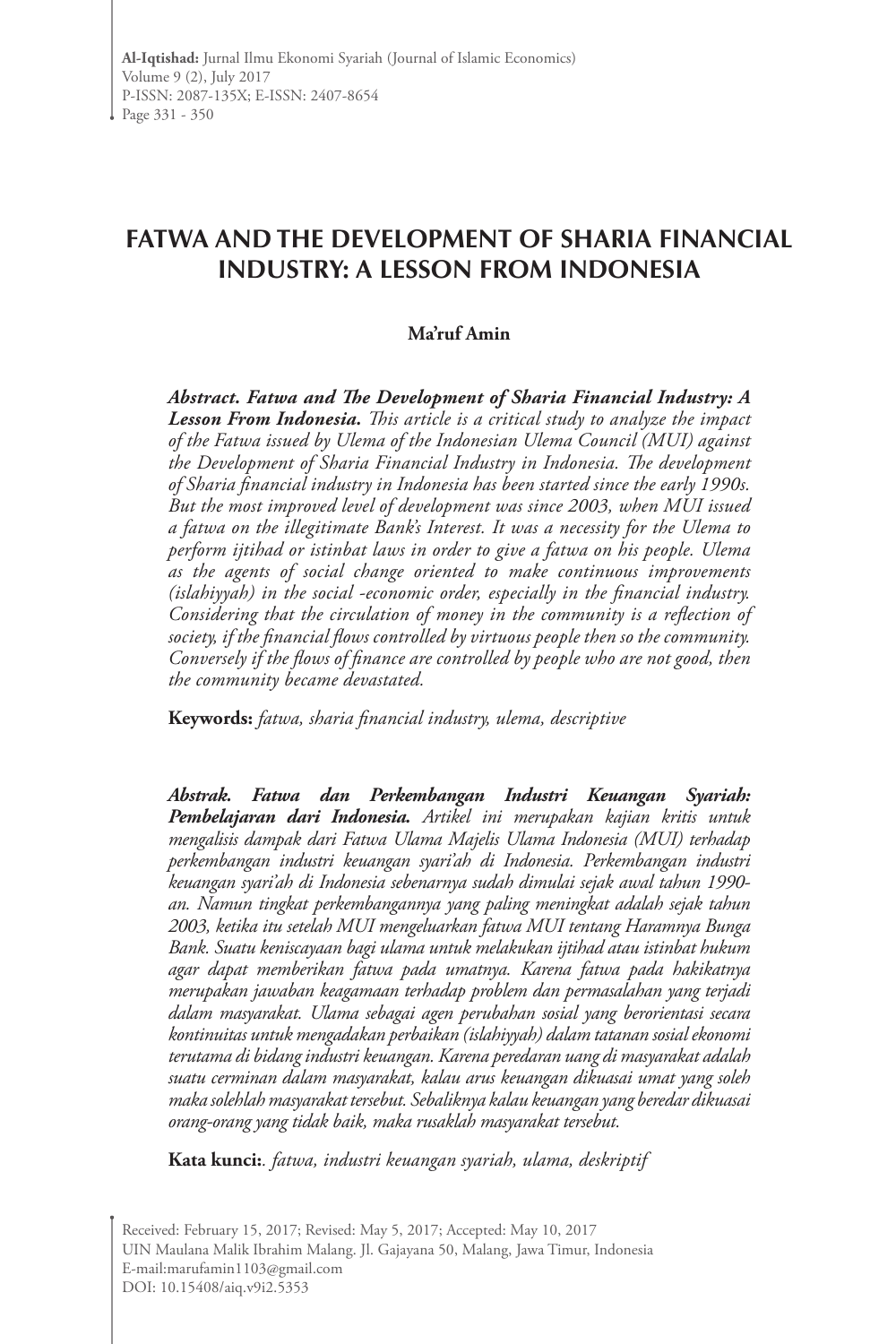## **Introduction**

The occurrence of the various waves of economic and financial crisis that hit many parts of the world was a very valuable lesson for the Ulema. Due to the occurrence of the financial crisis, especially when we examine the global financial crisis that struck the United States in 2008, because of the element of *gharor*. Indonesia also has experienced the financial crisis ten years earlier, namely in 1998. There are lessons that we can take in many cases related to the financial crisis, the emergence onto the surface of an Islamic economic system as a way out of the crisis. Therefore, the Islamic economic system becomes an alternative system that emerges from mistakes done by the capitalist system and the socialist system. That the economy is driven by the usurious system definitely will ultimately lead to a crisis in the economy, especially the financial crisis.

Abdullah and Chee (2010) confirmed that the Islamic financial system is now increasingly becoming the mainstream and alternative to the conventional financial system. Considering that the Islamic financial system proved to have endurance in to face the wave of economic crisis. At least three waves of the global crisis, the oil crisis of 1973, the terrorist attacks of 11 September 2001 and the global financial crisis, known as the "subprime crisis" in 2008. Especially in the latter case that was the global financial crisis that began in the US but worldwide impact, reflected in the variety of the trading floor of the world, all affected by the crisis, only those indexed by sharia alone that have endurance to the crisis.

Similar recognition comes from Moody Rating Agency (2008) that one of the advantages of Islamic financial system is the immune to shock the power of the global financial crisis. As has been known, the cause of the crisis is because of the element of speculation in the conventional financial system. Islamic economic system has the spirit of eliminating the elements of *gharar* / speculation in economic practice. In the consideration of fatwa issued by Ulema, one that becomes our concern is to remove the practice of *gharar* (*adamul gharar*) in economic activity of society. Because *gharar* will eventually trapping people in deceptive action stratagem in the economy. Ulema issued a fatwa unequivocally that every economic transaction containing fraudulent (*gharar fahisy*) shall be declared not valid in terms of Islam law (Daradika, and al-Dharir, 1990).

The system that put forward in the sharia financial industry is a system that brings *maslahah* for the community. In other words, economic activity must be conducted on the principles of Sharia that bring benefits for the good of society such as improving welfare and other virtues. In addition, the Islamic financial system should avoid any harm or damage in the community. In *usul fiqh* Qaeda, it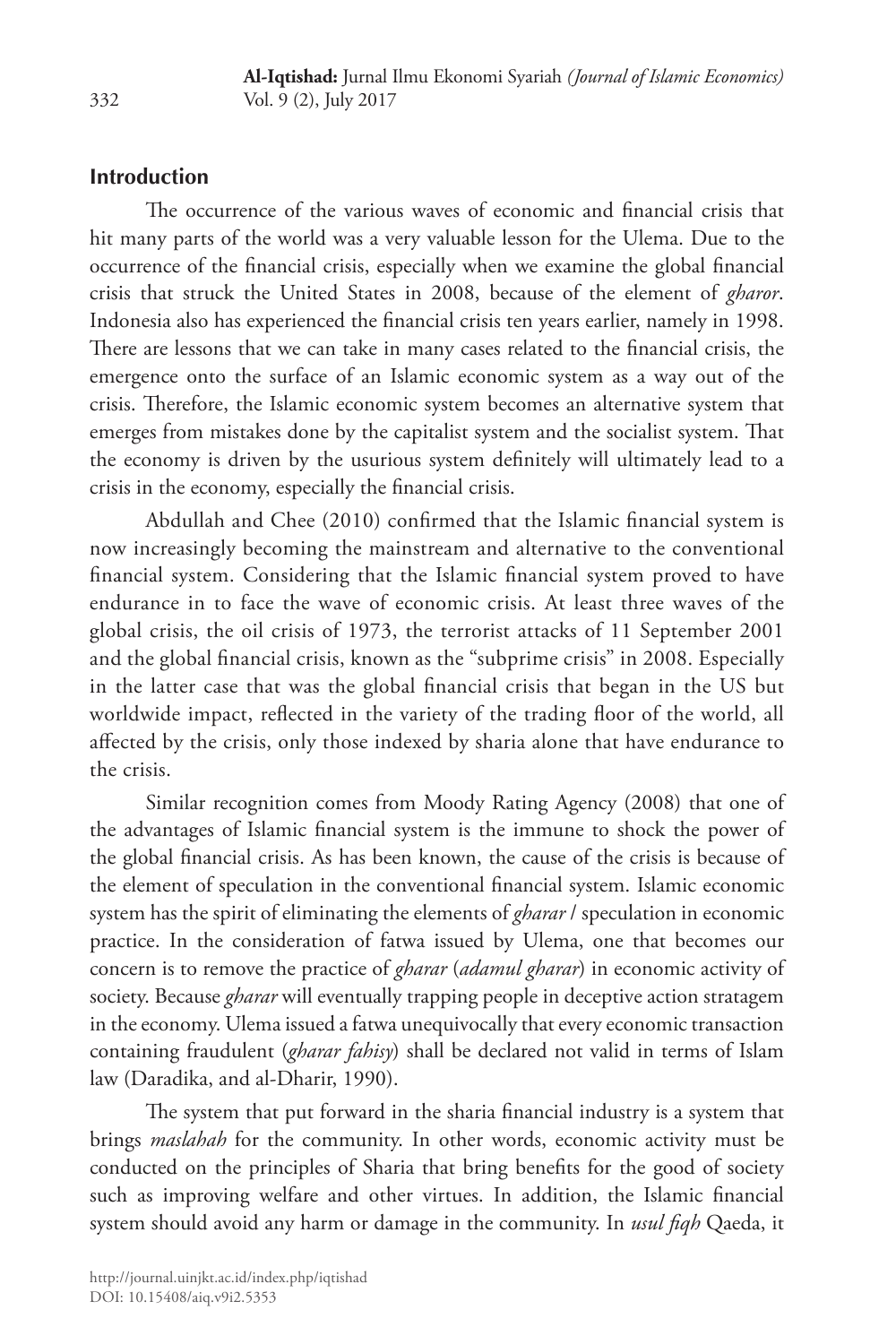is known as the principle of "*Jalb al-mashalih wa dar'u al-mafasid*", means bringing benefit and avoiding any damage. This principle contains a consequence, that the Islamic economic system did not justify their economic practices that may damage or disrupt the lives of people such as gambling, drug sales, prostitution and so on (Zaid, 1964 and al-Qaradawi, 2001).

El-Komi's study (2010) showed that the cause of poverty in the world mainly that affecting the third world countries that are predominantly Muslim, is their belief that the bank interest is the unlawful usury. The poor people were not able to access to micro-finance credit because it conflicts with their religious beliefs, that the micro-credit-based interest is forbidden. As generally known, the role of microfinance is very significant in poverty alleviation.

The findings of this study show us that interest-based financial system will create a widening social inequality and will extend the row number of poverty population. In fact, one third of the poor society is on the third world countries whose population is majority the Muslim.

Ideal financial system should be able to accommodate and commit to engage in poverty alleviation. Because, the increase levels of the welfare of poor people will boost purchasing power. One of the goals of the Islamic financial system is *Khidmah* principle, which is a commitment of the Islamic financial system that encourages the sharia economic activity in order to realize social services (*tahbiq al-khidmah alijtima'iyah*). Of course, the orientation is towards the creation of the social services that can alleviate the burdens of the weak economy. This principle is inherent in all activities of Islamic economics, because the sharia economic system in addition to allow the increase of profits and wealth, there must be concern for the social conditions of the surrounding community.

Conventional financial system, as revealed in Al-Harran (1996), closes access to the small farmers, small businessmen and small craftsmen, because they are considered not worthy to get credit by the conventional financial institutions. In addition, they mostly do not have collateral, as well as those deemed unworthy venture business. Obstruction of access to sources of funding from the conventional financial system creates injustice and imbalance between small and large businesses that will cause social jealousy. If these conditions cannot be overcome, it will create instability, which in turn would disrupt the economy of the community itself.

That is why the sharia financial system committed to promote justice in the economy. Fair principle that is intended to encourage every economic activity should be oriented towards the creation of fairness and balance (*al-'adlu wa altawazun*). Islamic economic system is intended to maintain the values of justice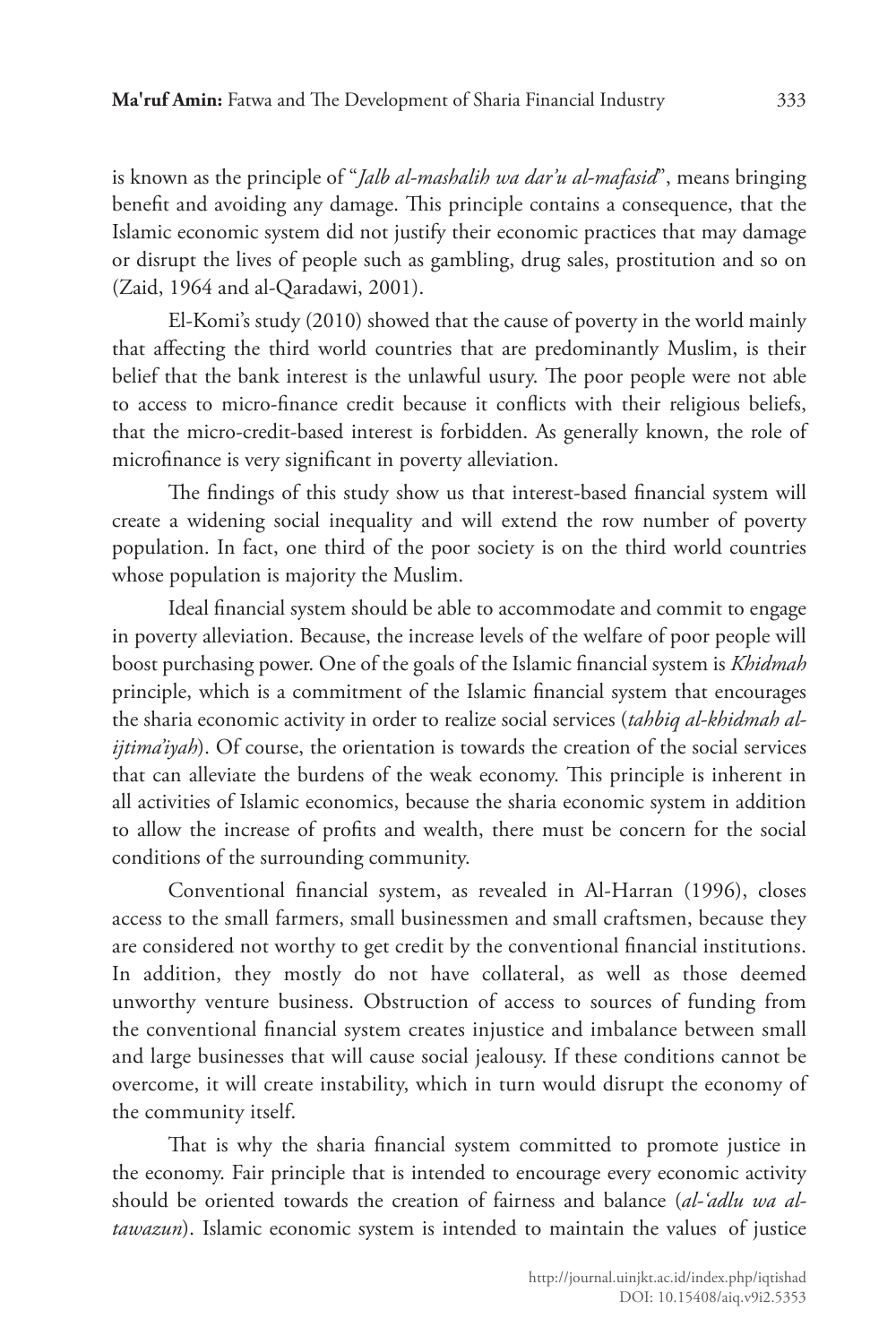and avoid the element of injustice. In terms of economy, there should not be any elements of oppression, exploitation and so on. It should be considered an element of proportional balance. For example, if we want a big advantage, then it should also consider the risks that would arise.

Islamic economic system should also accommodate the values of pleasure (al-Zarqa, 1968), that in any economic activity there should be a process of mutual give up (*taradhi*), there should be no element of coercion (*ikrah*). Element of *ridha* among people that conduct economic activity is a fundamental aspect, so that the activity runs healthy, there is a spirit of honesty and mutual *Ihlas* and must not be under-pressure.

Nevertheless, the *ridha* principle is not necessarily make the transaction is valid in terms of *syar'i*. It is true that each element of the pleasure is the principle in economic activity, but it is not the cause of the permissibility of something forbidden (*ar-ridha ruknun li al-aqdi wa laisa sababan li al-hilli*). In addition the economic transaction should be based on the attitude of non-pressure (*ghaira ikrah*). This principle is a basic principle in jurisprudence of *mu'amalat* and as the basic principle as well in the agreement (contract). There must be freedom among the parties involved in the contract either in determining the terms of the agreement and the object being agreed (object of the agreement), including methods for the settlement of disputes. Freedom in determining these terms shall be allowed, as long as no conflict with other provisions of sharia.

Furthermore, Islamic economic system emphasizes the principle of *Mubah* (Buzed, 2004). The principle of *Mubah* is in accordance with the rule that any form of economic activity or the *mu'amalat* activity basically in under *mubah* law, unless otherwise determined by a proposition. This principle is usually used as a basis in determining the law of economic transactions. This principle also shows that Islamic law would not be difficult for the transaction actors of sharia system. It is precisely that this principle provides convenience and vast opportunities for growth and development of the economy in accordance with the needs of the era and the needs of the livelihood of the people.

Ulema in determining the legal fatwa regarding Islamic economics is usually also consider the principle of *Istirbah* (al-Mansur, 2007). This principle is intended that the sharia economic activity must consider the principles of profitable or profitability in the business. Actually this has become a common formula, that people who do business certainly expect their profits. Be illogical, if there are people who do business bit do not expect any profit.

Formulation of a fatwa is not only based on *nushush syar'iyyah*, but also to adjust the same with the economic changes and needs in the community, so that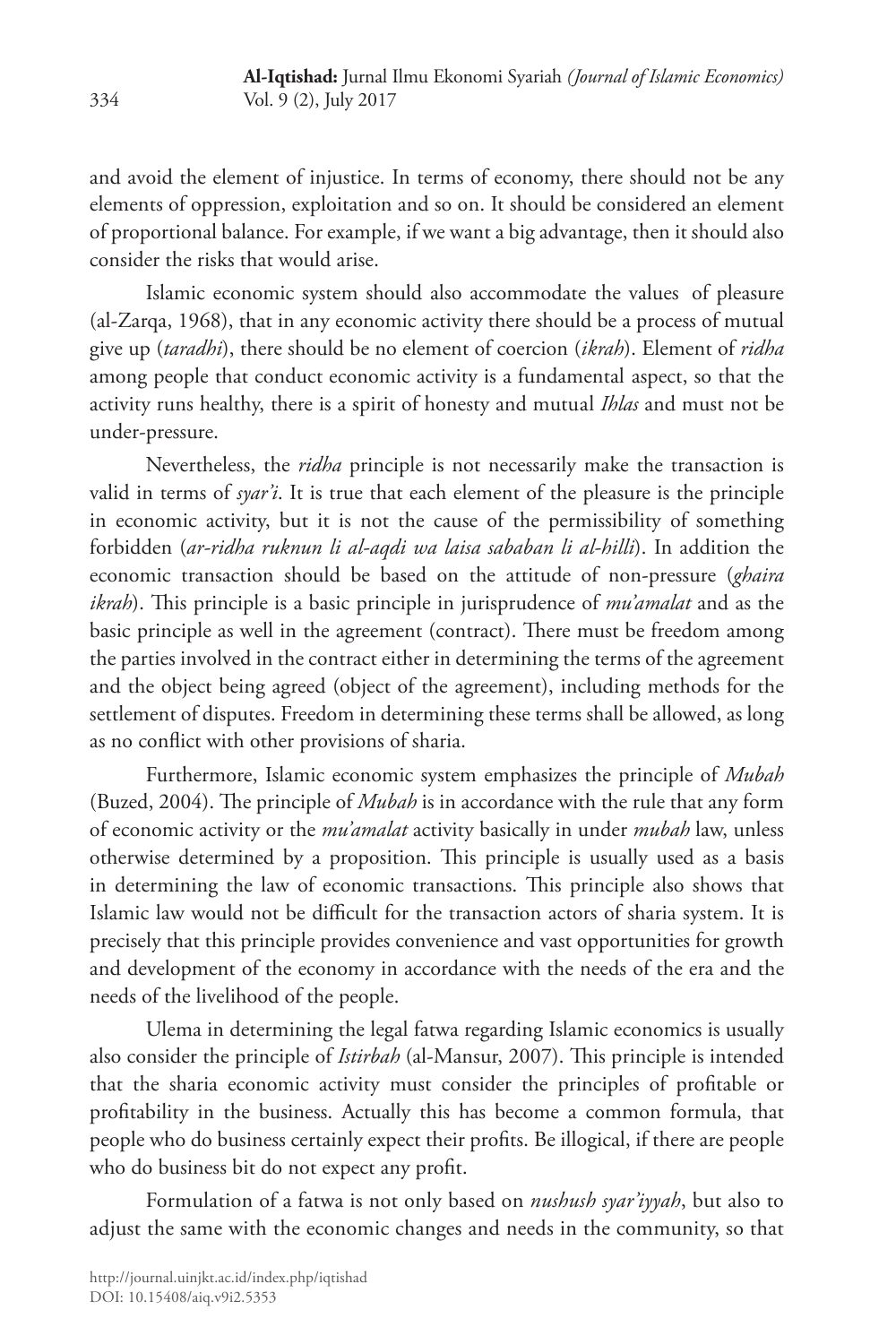the output applied and encourages the economic growth that exists. Fatwa issued by MUI is indeed departed from the fatwa that is requested by the community businesses, government officials and those of other interested parties. Therefore such fatwa is issued directly functional and can trigger the growth of national economic.

#### **Literature Review**

#### **Reform of Islamic Law and the Demand of Islamic Economic Fatwa**

Reform of Islamic Law is a necessity, because it is in accordance with the guidance of *nash* and also in accordance with the changing demands in the field of economy. Various changes in the society because of the change of era raise new issues, which are sometimes difficult to find the answers in the existing texts. This fact requires the effort of *ijtihad* or law *istinbat* to accommodate the change in the order of economic life in the community.

In accordance with the *Hadiths* (al-Hakim, at-Thabrani, al-Baihaqi, Abu Daud, Sunan Abi Daud in Maktabah Syamilah, t.thn) which reads: " *Truthfully Allah sent to this people at the end of every hundred years, a person that reforming the religion of such people* ". This *hadits* explicitly mentioned the need to reform the Islamic law at the end of every century or hundred years.

In relation to such *hadits*, it also reveals the provision in the Qaeda (al-Jawziyyah, t.th, al-Nadawi, 1999): " *the change of fatwa of the law is because the change era, place, condition, intentions and customs* ". This rule gives the explanation that the characteristics of Islamic law are flexible and contextual in line with the dynamics and development of the era, especially in the new and renewable matters (*al-masail al-jadidah wa al-mustajaddah*). Simultaneously, it negates the notion that Islamic law is sacred and cannot be changed.

The assumption that Islamic law is standard and cannot be changed is from an idea that Islamic law or jurisprudence originated from the *ijtihad* result of the previous Ulema is standard and is sacred. They assume that the forces of law and the sanctity of Islamic law as strong as *nushush syar'iyyah* contained in the Qur'an and Hadits. This does not correspond to historical facts, because of the fact that the text of the Qur'an and al-hadith has been stopped, while society continues to change and evolve with different problems.

The idea that Islamic legal reform is the inevitability that is in accordance with the formulation of Ulema (al-Syahristani, t.th): " *Truthfully nash was limited, while the problems that arise are not limited, or because truthfully nash has been stopped while the problems continue to arise and never stop* ".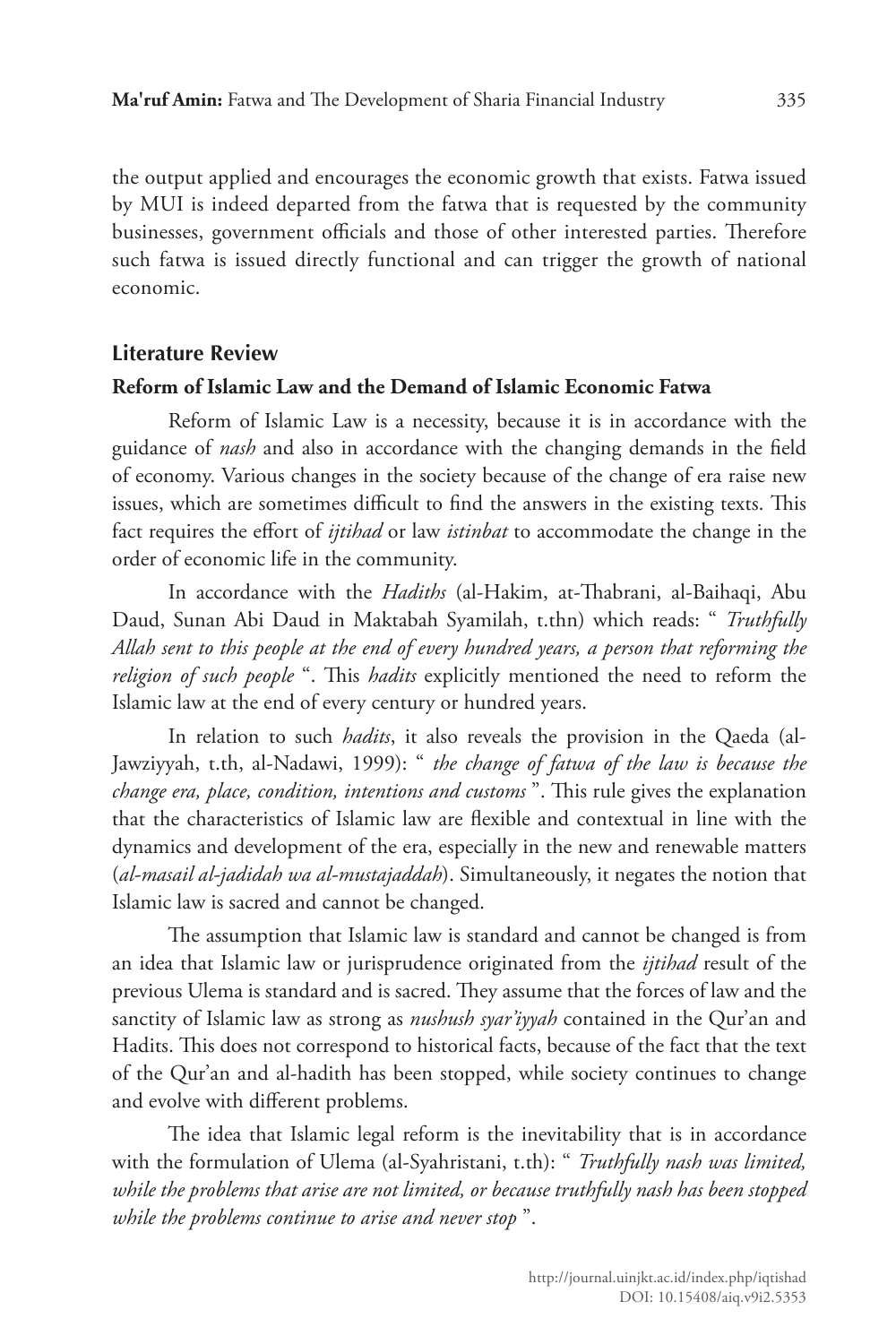In order to reform the Islamic law (*fiqh*), the Ulema have already provided the basis of methodology or *manhaj*. Understanding the *fiqh* limited only to the existing compilation of Islamic law is not enough to answer the challenges of the era, because it is the inevitability to *jihad* conducting Islamic law reform.

There are several factors that need to be observed, with respect to the need to reform the Islamic law, namely the changing of era as a result of progress in the fields of industry, trade, services, contract, technology, communication and others. Among the urgent factors to reform the Islamic law (read al-Qaradhawi, 1989), shall be as follows:

Firstly, social changes, which including the changes in culture, economy and politics which today requires the *fuqoha* (Islamic law experts) for rethinking the opinions of previous Ulema that are no longer appropriate to the current social context. Secondly, the development of science technology is very influential on the quest for a stronger opinion (*rajih*) among the opinions that developed in classical *fiqh* in which the classical period of science and technology has not yet developed rapidly, particularly the exact sciences. With the help of science and technology, the Islamic law expert can re-examine the provisions of the previous laws that have been topics of discussion in the Middle Ages to contextualize the contemporary conditions that are certainly much more complex. Now, the more powerful determination (*rajih*) is not only based on the textual argument with a deductive approach, or even just approach of the school of thought of Islamic jurisprudence, but also the relevance of the changes taking place in society.

Thirdly, the demands of the changing era requires the contemporary Islamic law expert to look at the complexity of the contemporary problems and choosing the views and legal fatwa which makes it easier (*taisir*) and avoid trouble (*al-haraj*) under the laws of *furu'*, both pertaining to the worship and in *mu'amalat* matters. The emergence of new and renewable cases necessitated a new *ijtihad* because these issues have never been answered by the classic *fuqoha* (Ismail, 1985).

The reform of Islamic law conducted by the National Islamic Council of Indonesian Ulama Council (the "DSN-MUI") is not a new legal product of all. However, the reform of Islamic Law conducted by the DSN-MUI is a legal reform that is still associated with the opinions of the previous ulama codified in the *mu'tabarah* books. DSN-MUI conducted a review with a certain method or *manhajiul hukmi*, that is by re-analyzing the *'illat* / legal consideration against the legal opinion of the previous ulama (*masalik al-'illah*). The present case is linked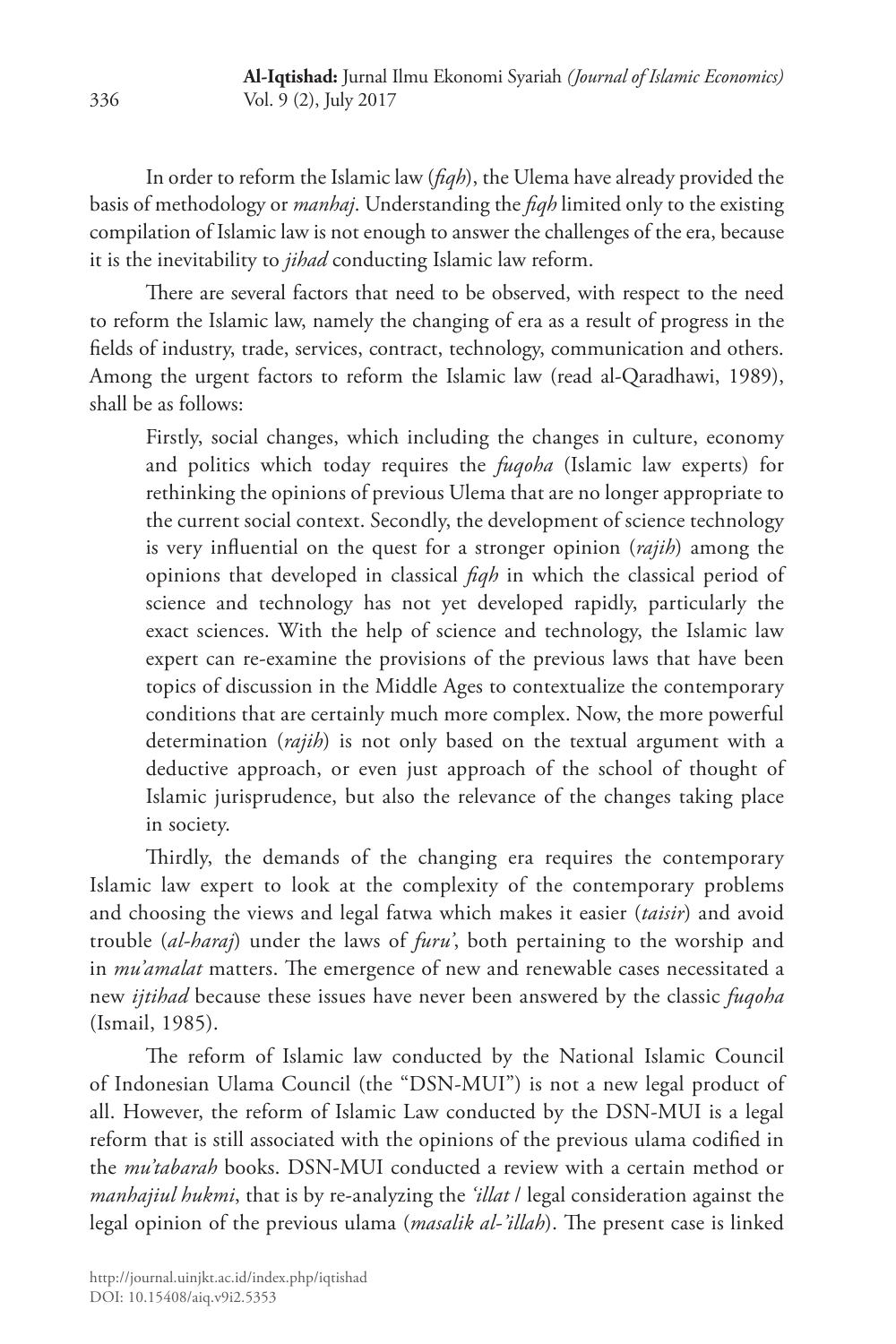to the opinion of the previous ulama, and thereafter an analysis against their *'illat* was conducted, if the opinion of the ulama is still strong and still relevant to answer the contextual problem, then such opinion is maintained. However after the *'illat* being analyzed, it turns out that the opinion or *qaul* of ulama is no longer adequate to answer the contextual problem, then the *qaul* or legal opinion is abandoned, however the *manhaj istinbatul hukmi* of the said ulama is still used by DSN-MUI.

DSN-MUI has made a standard way of doing *istinbath* or ijtihad against the law, whether done by individual ulama or collectively, then said ulama must understand the methodology or guidance of *manhajul hukmi* in doing the *ijtihad* (read Mudzhar in Amin, 2013 and Amin, 2008). The standard method commonly used by DSN-MUI is analytical procedure by checking and rechecking frequently against the sources of Islamic law, such as the Al-Qur'an, *Al*-*Hadith*, *Ijma'* and *Qiyas*. The first stage, the ulama who conducted *ijtihad* should check on the Al-Qur'an. They should seek sources of proposition in the Al-Qur'an against the related verses to find explicit explanations or answers to the matters being questioned. If in the search of the answer, it is found the answer as well as the explicit explanation, then search effort for the answer is compete.

If the explicitly answer based on Al-Qur'an on the search has not been found, it must proceed to the next stage, that is the second stage in which the search for answer or the explanation shall be based on Al-Hadith. Of course the answer or explanation found in the Hadith should be considered strong enough to be the argument of the legal problem. If there is any explanation or explicit answer in the Hadith, then the search effort for the answer is compete. However, if there is no explanation or legal answer to the proposed issue, then it should proceed to the next stage. The third stage, which conducting verification whether in *ijma*' of ulama, legal opinion or *qaul* agreed by ulama as stated in the book of Fiqh Mu'tabarah there is answer or explanation for the relevant problem. If it is found the legal opinion of the previous ulama related to a disputed legal matter, then the search for the answer is complete. However, if it is not found in the qaul of the previous ulama, then it continues to the next stage. The fourth stage is conducting verification by qiyas (legal analogy), that is by comparing and searching the equation on *'illat* in the form of reason or legal consideration between those stated in the *nash* Al-Qur'an-Hadith with the new problem in question.

In the context of the reform of Islamic law, DSN-MUI continues to hold contextualization with the dynamics of changing times and social developments, especially the trends that occur in the economic world. In addition of performing a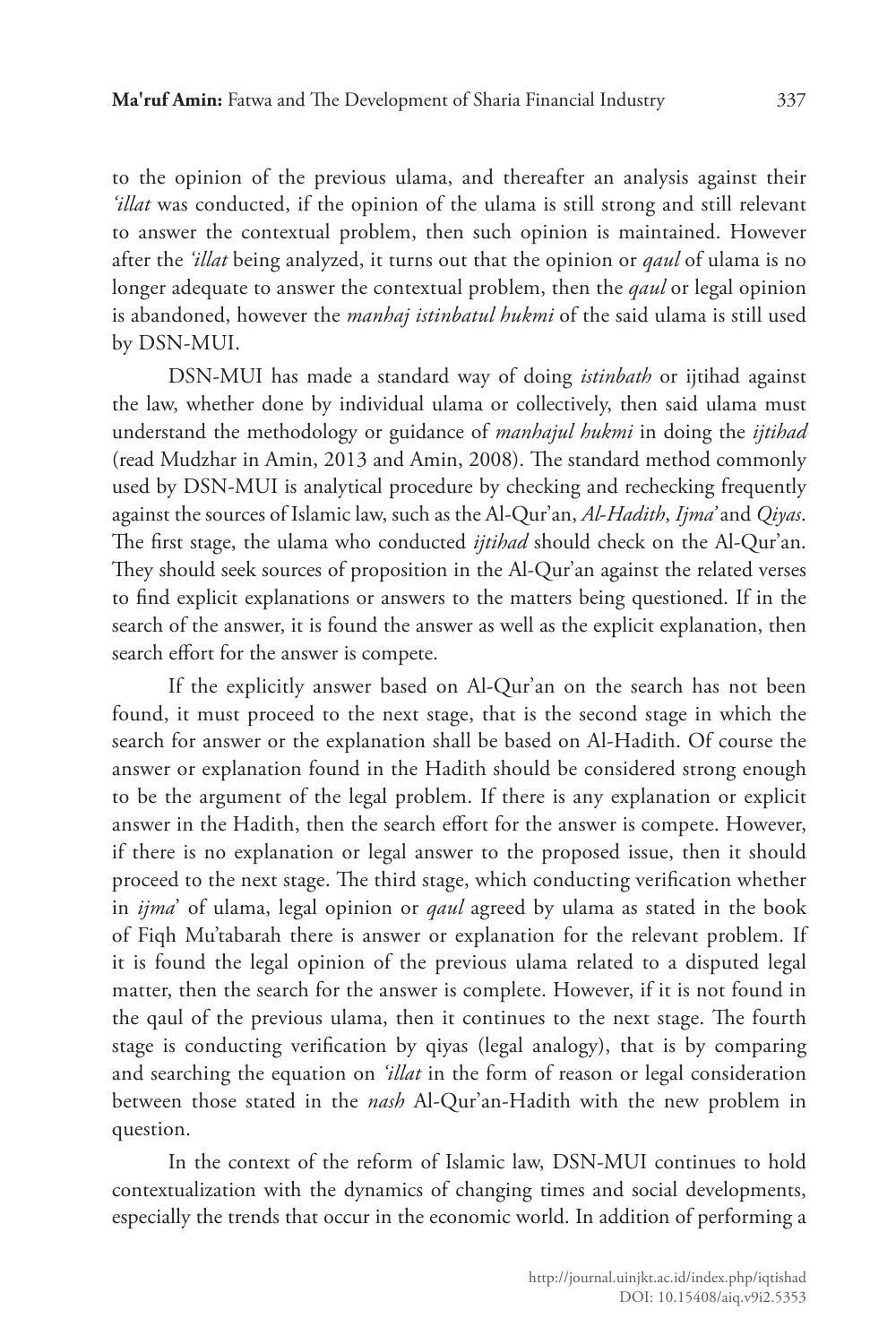verification analysis of the four stages, the DSN-MUI also sets the standard of legal reform methodology at least by implementing three methods. First, the DSN-MUI revitalizes *tahqiqul manath* (see Al-Amidi, t.th), namely the step to acknowledge the existence of a legal reason (*'illat*) on a new case after 'illat itself is known beforehand, both in the nash Al-Qur'an-Hadits, *ijma'* or result of *istinbath* law. The difference with *qiyas* is that *qiyas* limits the equation of *'illat* only to the nash of Al-Qur'an-Hadith, while in terms if *tahqiqul manath*, the search for the equation of *'illat* extends to *ijma'* and *qiyas* in the previous of *qaul* of ulama. In NU this method is known as *ilhaqi* method that is comparing *'illlat* of law of a new problem with the *'illat* of law which stated the opinion of the previous ulama.

The second stage, DSN MUI performs the method of *I'adah al-Nadhar* / re-examination (see Amin, 2008) by re-examining the legal consideration (*'illat*) of the opinion of the previous ulama relating to the problem. The study of law shall be done since the legal perspective of *'illat* has changed or because some opinions of the previous ulama considered not applicative and inadequate with contemporary conditions. The opinion is considered to be no longer suitable for legal guidance, because its implementation is difficult to be done (*ta'assur, ta'adzdzur aw shu'ubah al-amal*).

One of the ways used in this re-examination is to re-examine the *mu'tamad* opinion (which has been made by law all this time) taking into consideration the legal opinion which has been regarded as weak opinion (*marjuh* even *mahjur*), due to the existence of a new legal *'illat* and or the said opinion is more beneficial. Furthermore the opinion is used as guidance (*mu'tamad*) in establishing the law.

The third method commonly done by DSN-MUI with answering the problems posed by the community, namely *Tafriqul halal min al-haram* (separating something *halal* from the *haram*) that is usually done in the economic field. The sample case is when the conventional bank wants to establish a Sharia unit (the UUS). Though its conventional business is based on interest that is expressed as usury and is forbidden. It is not allowed to establish sharia business with capital from illicit funds. According *Tafriqul Halal min al-haram* is used, namely by identifying the separation between *haram* funds and *halal* funds. Once known, the unlawful funds are taken out so that the rest of it is really the *halal* fund. Therefore the fund that is declared *halal* through the method of *Tafriqul halal min al-haram* is used as capital to establish the UUS (read Amin, 2013).

#### **Demands of Islamic Economic Fatwa**

Fatwa (Amin, 2013) is a religious answer for all problems and the problems faced by Muslims contextually. Fatwa processes not only based on the existing text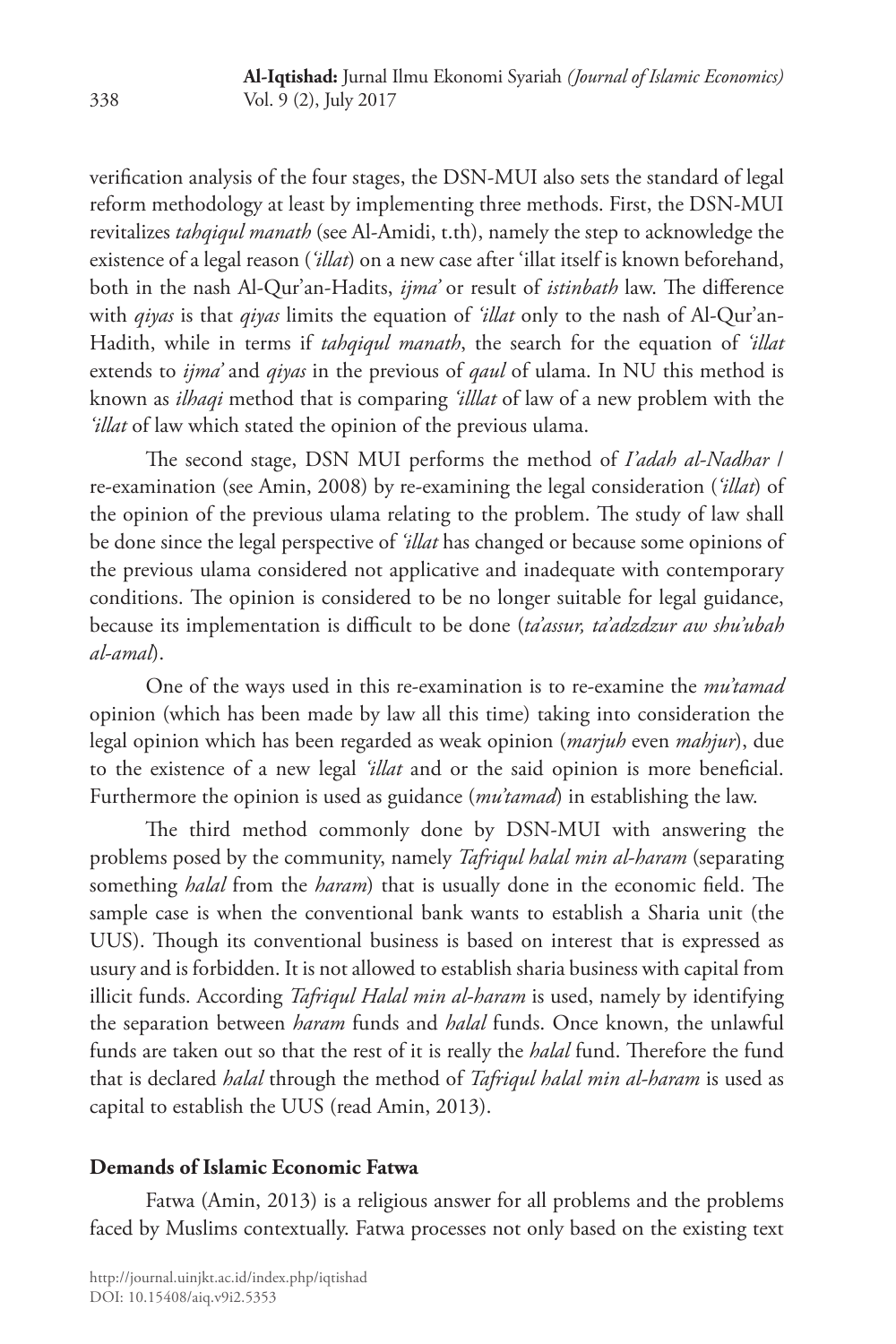in texts or nushush syar'iyyah, but also articulate or reflect the social conditions that surrounded him. In the early era of Islam, when the Prophet Muhammad was alive, al-Quran and as-Sunnah explicitly can answer the problems of the day. After the death of Prophet Muhammad, the source of Islamic law in order to answer the problem are extended which is *ijma'* and *qiyas*. Qoul of Ulema who has become a compilation of Islamic law in the books of Islamic jurisprudence emerged in medieval times, so as to address the contemporary problems it is inadequate if simply only rely on the resources of existing law. Facing problems of the present and replied to this contemporary issue, Ulema must do the *ijtihad* in order to conduct the reform of Islamic law which out-put is in the form of a fatwa.

Fatwa cannot be done by just anyone; authority to issue the fatwa is in the hands of Ulema that have depth religious knowledge, usually called a *mufti*. Historically, there is mufti appointed by government and the independent mufti because of his expertise to become *imam*. Mufti who has authored several books pronounced ability to open several legal *ijtihad* results in books of *mu'tabarah*. The works of earlier Ulema in the books of Islamic jurisprudence is also referenced as a source of lawmakers to make the fatwa, lately.

Although Indonesia is an Islamic majority, but Indonesia does not recognize the country's official mufti. Fatwa in Indonesia is *jama'i* which is usually done by the fatwa section of each Islamic organization, if in NU, it is carried out by the Institute of *Bahtsul Masail*, in Muhammadiyah by the Legal Affairs Committee and in MUI, and it is implemented by the Division of fatwa. Because Indonesia is not a religious state, the nature of the fatwa is not binding. The Constitution states that Indonesia is not a religious state, nor a secular state, but the state upholding the religion. Therefore, religion can be a source of law, sources of inspiration, the cornerstone of thinking, and rules guiding the system of national and state in Indonesia. Constitution opens the opportunities for the accommodation of principles of religious into laws.

In this context fatwa of Ulema of the Indonesian Ulema Council may become a source of law and the foundation of thinking the formation of legislation in this country, particularly the MUI fatwa related to the economic problems of sharia.

Currently the development of Islamic economics has become so advanced. Islamic economics is not only developed in the countries that are predominantly with Muslim, but also in developed countries that are in daily applying secular system. The more rapid development of Islamic economy, their will the greater challenge. Especially to be more competitive than the conventional economy, especially in realizing the goal of Islamic economics, which is the benefit for the people.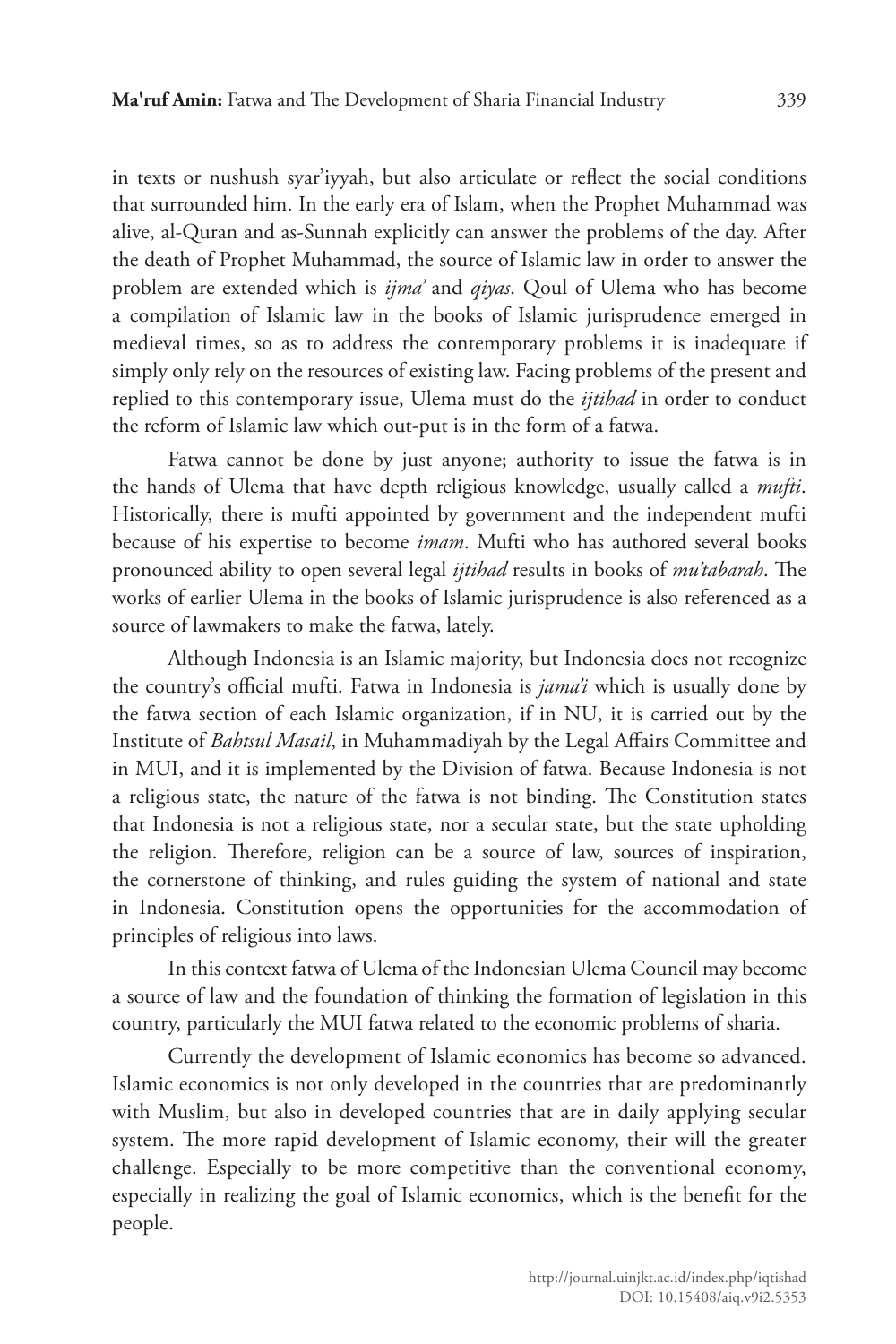It must however be recognized that Islamic economics is a merger of the two disciplines, namely; economic and Islam. Therefore, Islamic economics should consider the principles that exist in both the economic principles and the principles of Islam. Economic practices that do not pay attention to the principles of Islam are potentially causing an imbalance in the economy. The impact of usury economic practice is indicated by the capitalist and socialist economic system.

In contrast, the economic practices that simply forward the principles of sharia by ignoring the economic principles would tend potentially trapped in the area philanthropic that consider the efforts of profit withdrawal is taboo (*alistirbah*), which in the long term potentially lead to bankruptcy. Therefore, the combination of economic principles and doctrine of Islam in economic practice becomes absolutely necessary.

The modern economy and the problems that arise in people's lives is a new issue in the discussion of Islamic Law. Therefore it requires a new fatwa of the ulama with the reform of Islamic Law. It can be assumed that the problems of the economy will continue to emerge which require a continuous legal response as well. In fact, *nash*, both Al-Qur'an and Al-Hadith have stopped. Herein exists the relevance of the fatwa of the ulama with the legal *ijtihad*, since it does not get explicit answers in the nash of Al-Qur'an-Hadith as well as qoul of ulama in the Book of Fiqh. *Ijtihad* of ulama is required to reform the Islamic law in order to answer these new questions.

The provision of fatwa (see Amin, 2011) is a form of guidance and counseling to the *ummah* (*ri'ayah wa himayat al-ummah*) as an explanation of the responsibilities of the ulama against the guidance of society (*mas'uliyah ummatiyah*). Communities should not be allowed to simply conduct their own *ijtihad* to find answers to religious law, because such actions are very risky and harmful to the life of the people. Performing *ijtihad* or *istinbath* of law requires scholarly qualifications, namely ulama that explore depth religious scholarship and also understand the development of community life so that the fatwa does not plunge people in error. This is the religious responsibility of the ulama (*mass'uliyah diniyah*) and the other responsibility is to guard the unity of the Unitary State of the Republic of Indonesia (mas'uliyyah wathoniyah) by establishing a religious frame of mind in the context of nationality.

## **Method**

This study uses a qualitative approach that emphasizes the meaning, context, and perspective of the native point of view. The process of collecting research data is taken from the field through direct observation as the primary data. On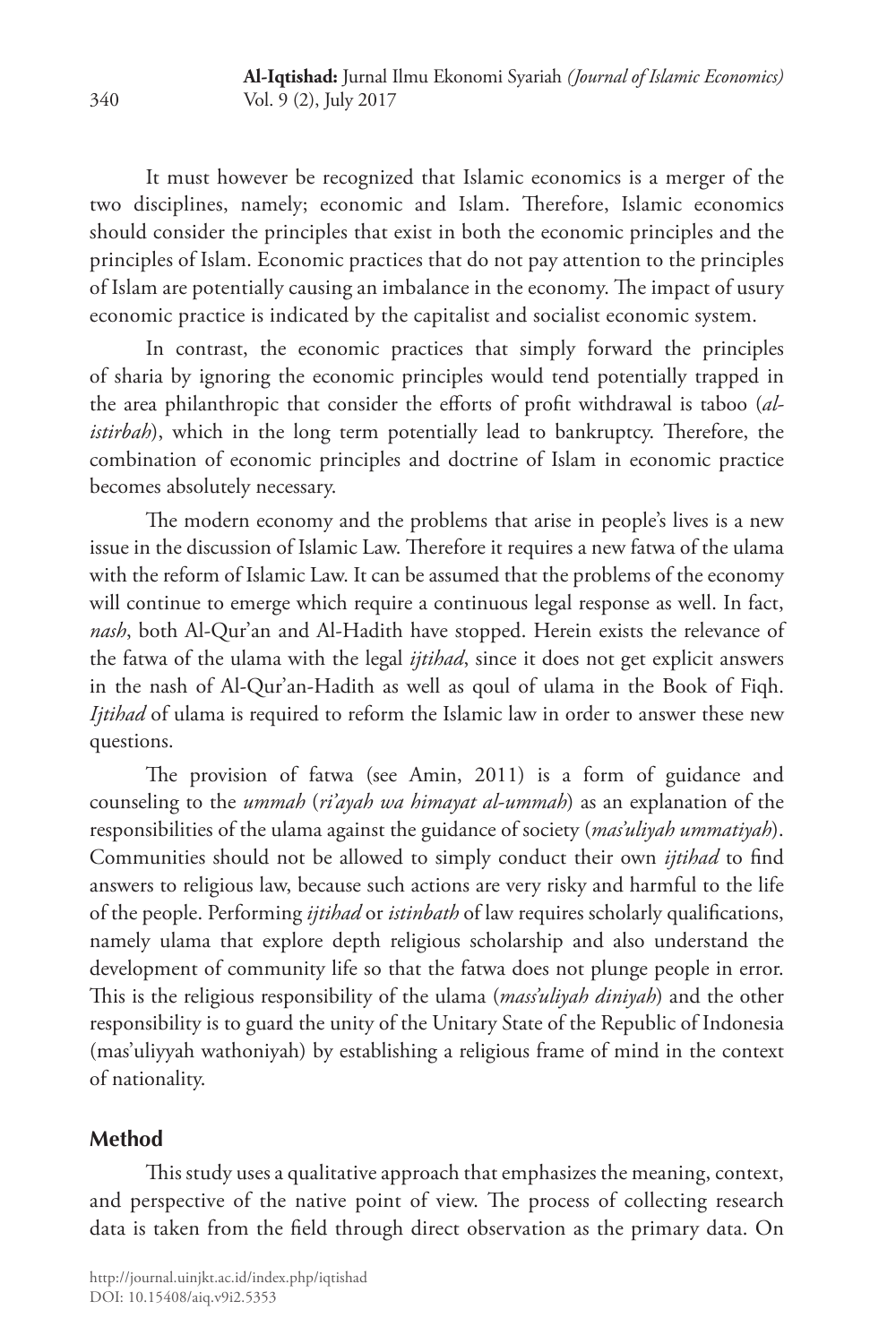the other hand, researcher also uses secondary data by reviewing documented information in the form of books, leaflets, journals and scientific papers and research results. As a qualitative feature, this research seeks to find out a deeper understanding that is not enough by tracing the causal relationship of "social facts". Researcher in understanding the problem not only sees the aspect of causal relationships, but strives to understand more deeply and comprehensively from some of the proposed variables. To that end, the researcher tried to explore the meaning, values, deeper understanding of the impact of the fatwa of the ulama of the Indonesian Ulama Council (the "MUI") on the development of Islamic finance industry in Indonesia.

Data analysis is done through data collection, presentation and reduction of data to findings, propositions and conclusions. Collecting and analyzing data is done simultaneously; Prioritize observations and interviews and the researchers themselves as the main instrument. Through the process, researchers attempt to understand the data, categorize, and identify the characteristics of each category until clearly different from each other. Thus obtained a deep understanding, both in terms of depth, validity and reliability as supported by adequate data. With a theoretical approach, conclusions are drawn to obtain useful recommendations.

# **Result and Discussion The Influence of Fatwa that Bank Interest is Illegitimate**

Whether it is recognized or not, fatwa of MUI regarding the illegitimate of Bank Interest in 2003 had a strong influence on the development of the Islamic financial industry and laws and regulation related thereto. It can be proved by the fact of the existing statistics. In the span of 1990 to 1998 there was only one Islamic bank. In the span of 1998 to 2002, was born five Islamic banks. Whereas after 2003 in which the fatwa of MUI about the illegitimate of interest has been born, the more emerging Islamic banks, both in the form of Sharia or Islamic Banks. Something similar occurred in the non-bank sector. After the release of the fatwa of MUI regarding the illegitimate of bank interest, more Islamic insurance, sharia financial companies, Islamic capital markets, and other Islamic finance institutions were emerged.

Domino effect after the issuance of the fatwa of MUI on the prohibition of bank interest can also be seen from the improvements in the government accommodation to the development of Islamic financial institutions. This can be seen from the enactment of a special section on the regulatory agencies that deal with Islamic economics, both in Bank Indonesia through the Directorate of Islamic Banking which specifically deal with sharia banking, or in the Ministry of Finance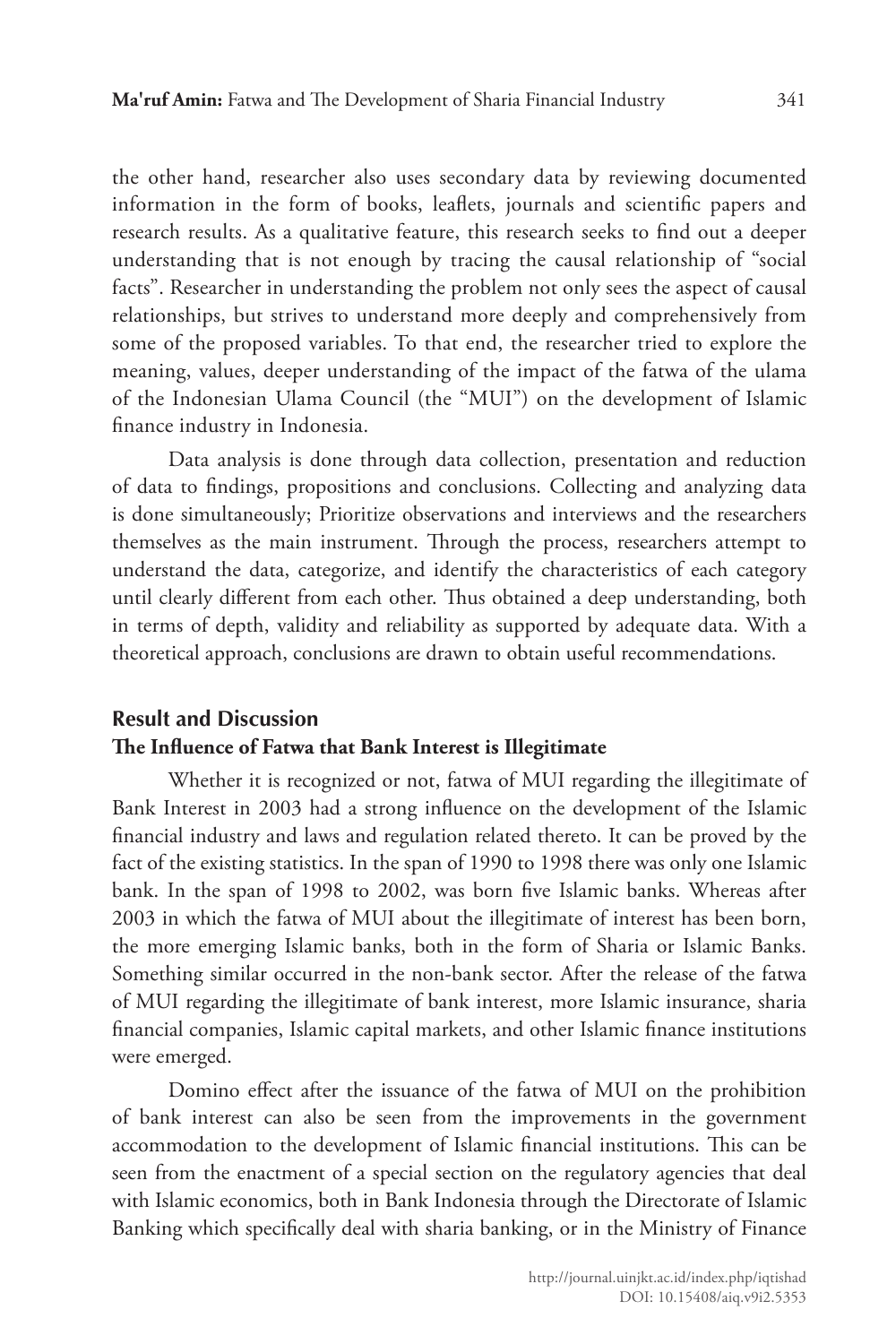through the Directorate of Islamic Financing, Capital Market Supervisory Board-Financial Institution, Bureau of Islamic Insurance, Indonesian Stock Exchange (BEI) and so on.

This further indicates a strong correlation between the fatwa issued by MUI with the formation of laws and regulations in this country. By doing so, it reinforce the view of the possibility of absorption of formulated religious values.

In the perspective of Law Science (Rahardjo, 2000), fatwa falls under the category of legal norms among the three domains of law, namely; Law-making, law implementation, and law enforcement. The law that applies to both the state and the society concerned with Law Science in Indonesia (see Utrecht, 1959) are known as the written law and the unwritten law. MUI in the context of the unwritten law, has established two institutions, namely; (1) establishing the DSN-MUI by issuing a fatwa on Islamic economic law and overseeing its application, (2) establishing a National Sharia Arbitration Board (Basyarnas) with the authority to examine and dispute the sharia economic dispute outside the court.

While in the context of written law, MUI has been producing tens or even hundreds of which are being or have been processed into positive law either in the form of laws or government regulations or regulations in other forms. The pioneering norm of Islamic religious law into positive law especially in the field of Islamic economics has started in the early 1990s (Amin, 2013). Good and bad norms prevailing in society will encourage the practice of Islamic economics. That is the fatwa of ulama issued by the MUI, which is very influential in developing the Islamic economic practices in the business community. The development of Islamic economics in Indonesia is still dominated by the financial sector with the establishment of Sharia Financial Institutions (the "LKS"), which include: sharia banking, sharia insurance, sharia capital market, and Islamic finance. Each LKS has a Sharia Supervisory Board (the "DPS") within the LKS. The DPS has the task of overseeing the operation of the LKS and its products in accordance with the principles of sharia. DPS is usually placed at the board of commissioner level at each sharia financial institution. This is to ensure the effectiveness of any opinions given by DPS. Therefore, the determination of DPS members usually done by the General Meeting of Shareholders, after the Members of DPS get recommendations from the National Islamic Council (DSN MUI), then they are attested by the Financial Services Authorization.

The increase of activity of Islamic economic practice, which is reflected in the growth of Islamic financial institution continues to increase and parallel with the level of need for the fatwa of the ulema of DSN-MUI. As a concrete picture we can explain hereto that in 2001 for example, there were only two Sharia Banks with 84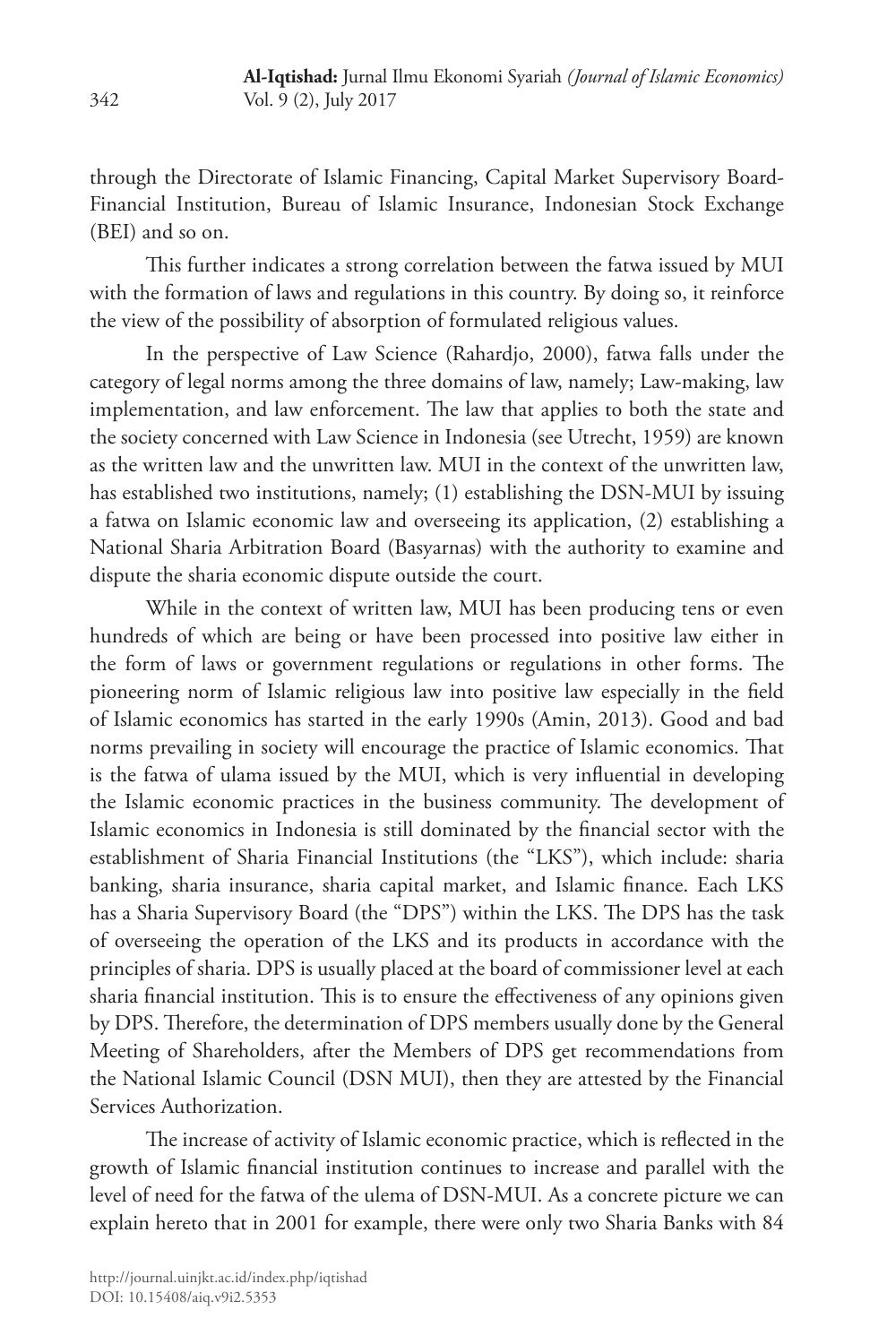branches (services). Nine years later, in 2010 the number of Sharia Bank increases sharply to 11 units with 1215 branches (service). The increase also occurred in the Sharia Business Unit which is based on conventional banks, in 2001 there were only 3 Sharia Business Unit with 12 branch offices, in 2010 the number of Sharia Business Unit increased to 23 units with 262 branches. Only two years later the number of LKS continues to move up, in 2012 the number of Sharia Bank has reached 11 units with 1435 offices (service) and the number of Sharia Business Unit increased to 24 units with 378 offices (service). Not only in the banking sector, sharia insurance sector has an upward movement, in 2003 the number of sharia insurance was only 11 units, in 2011 the number of sharia insurance has increased to 42 units. In the field of sharia capital market also develops, starting with the first publication of mutual funds of Sharia Funds in 1997, followed by the issuance of Islamic bonds in 2002 and it was recorded that there were 6 issuance of Islamic bonds in 2008, and presented the Jakarta Islamic Index (JII) in the year 2002 with a total membership of 30 companies in 2008. While in the field of Islamic financing in 2009 there are two Islamic finance companies and 16 units of Islamic financing from conventional finance companies.

The demand for a fatwa on Islamic economics by LKS to the DSN-MUI was initially voluntary and not legally binding. However, the fatwa was then processed into positive law through the adoption process by regulators such as Bank of Indonesia (BI) or the Ministry of Finance, especially the Directorate General of Financial Institutions, Directorate General of Debt Management and Capital Market and Financial Institution Supervisory Agency (the "Bapepam-LK") become the law and regulations, namely the binding positive law. Some even adopted by the State into Laws.

Based on data in the field, it indicates (see Barlinti, 2010) that the laws and regulations on Islamic economics in Indonesia, such as the Islamic Banking Law, Sharia Insurance, Sharia Capital Market and Sharia Financing give special position to the fatwa of DSN-MUI. This particular emphasis is seen in articles that mention both implicitly and explicitly of the fatwa of the DSN-MUI. Overall, the position of the fatwa of DSN-MUI in the Indonesian laws and regulations system can be seen in four components: (1) The Fatwa of DSN-MUI as the principles of Shariah which is the guideline for the implementation of Islamic economic activity which must be obeyed. (2) The fatwa of DSN-MUI serves as a guideline for DPS in supervising business activities of LKS (3) The contents of the fatwa of DSN-MUI are absorbed into the laws and regulations. (4) The fatwa of DSN-MUI becomes the legal basis for LKS in running its business activities.

The process of fatwa becoming law or regulation is more complete after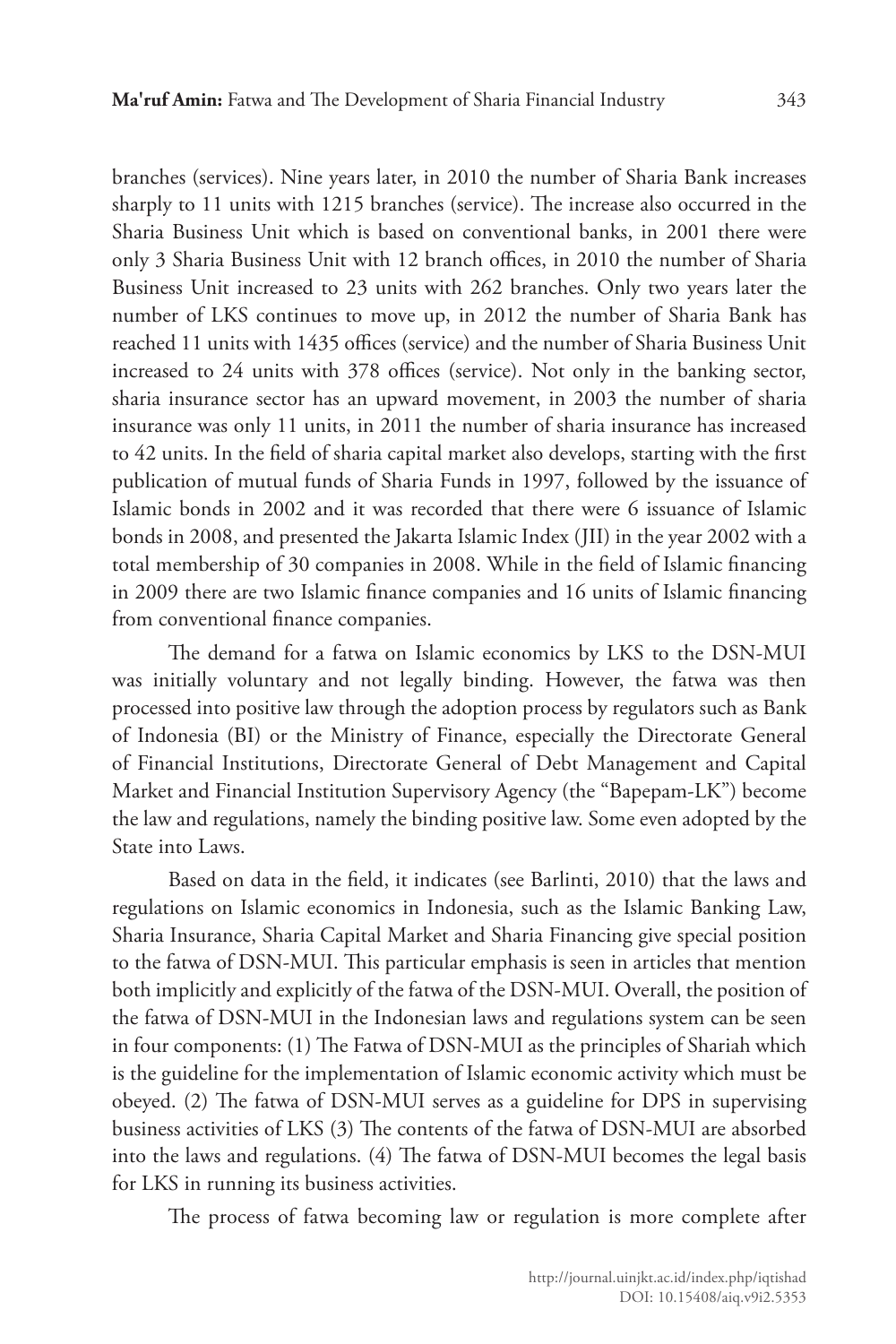the accommodation of fatwa in judicial institution to accommodate problems that arise in engagement done by society, which is muamalah, based on sharia principle. These courts serve as a platform for dispute resolution based on sharia principles. Law Number 3 of 2006, which is an amendment to Law Number 7 of 1989 concerning Religious Courts, has included the duties and authority of the Religious Courts in deciding and solving the case in the field of Islamic economy. The explanation on the field of sharia economy in this Law covers all sectors of Islamic finance, namely sharia bank, sharia micro finance institution, insurance and reinsurance sharia, sharia mutual fund, sharia financing including sharia pension fund and sharia business.

### **Growth of Sharia Financial Industry**

The process of the accommodation of the fatwa into positive law does not just happen, but through a long process with a variety of strategies and tactical steps and systematic. Al-Hakim (2013) said that the fatwa that established had absorbed by the regulator. Wibowo (2008) found that there is no difference in asset, saving, and financing growth of Islamic banking between before and after the fatwa of interest. Latif (2016) found that sample banks are not fully in accordance with the fatwa of DSN-MUI on murabahah financing. Waluyo (2016) shows that the fatwa related to Islamic banks that has been transformed into positive law can be used as a legal basis to be obeyed. Besides that, the result showed that the Islamic bank commitment to implementation of fatwa has not been effective.

Until now, the Fatwa related to financial transactions and business arrangements issued by the National Sharia Board has reached 100 fatwa. In general, the fatwa was dominated by fatwa related the financial institutions, in particularly banks. Fatwa can be grouped into 9 groups; Firstly, the National Sharia Board Fatwa regarding Sharia Banking. Secondly, the National Sharia Board Fatwa regarding the Sharia Insurance. Thirdly, the National Sharia Board Fatwa regarding Sharia Capital Markets. Fourth, the National Sharia Board Fatwa regarding Sharia Pawnshop. Fifth, the National Sharia Board Fatwa regarding Sharia Financing. Sixth, the National Sharia Board Fatwa regarding Sharia Guarantee. Seventh, the National Sharia Board Fatwa regarding Sharia Accountancy. Eighth, Fatwa regarding Sharia MLM. Ninth, Fatwa regarding Sharia Commodity.

The grouping the fatwa are in fact not absolute. Because there are several fatwa coming from certain groups may actually be used for other groups. For example fatwa related to *murabaha* that includes in the Fatwa on banking group was also used in Sharia financial group. Another example, fatwa on *rahn tasjili* (that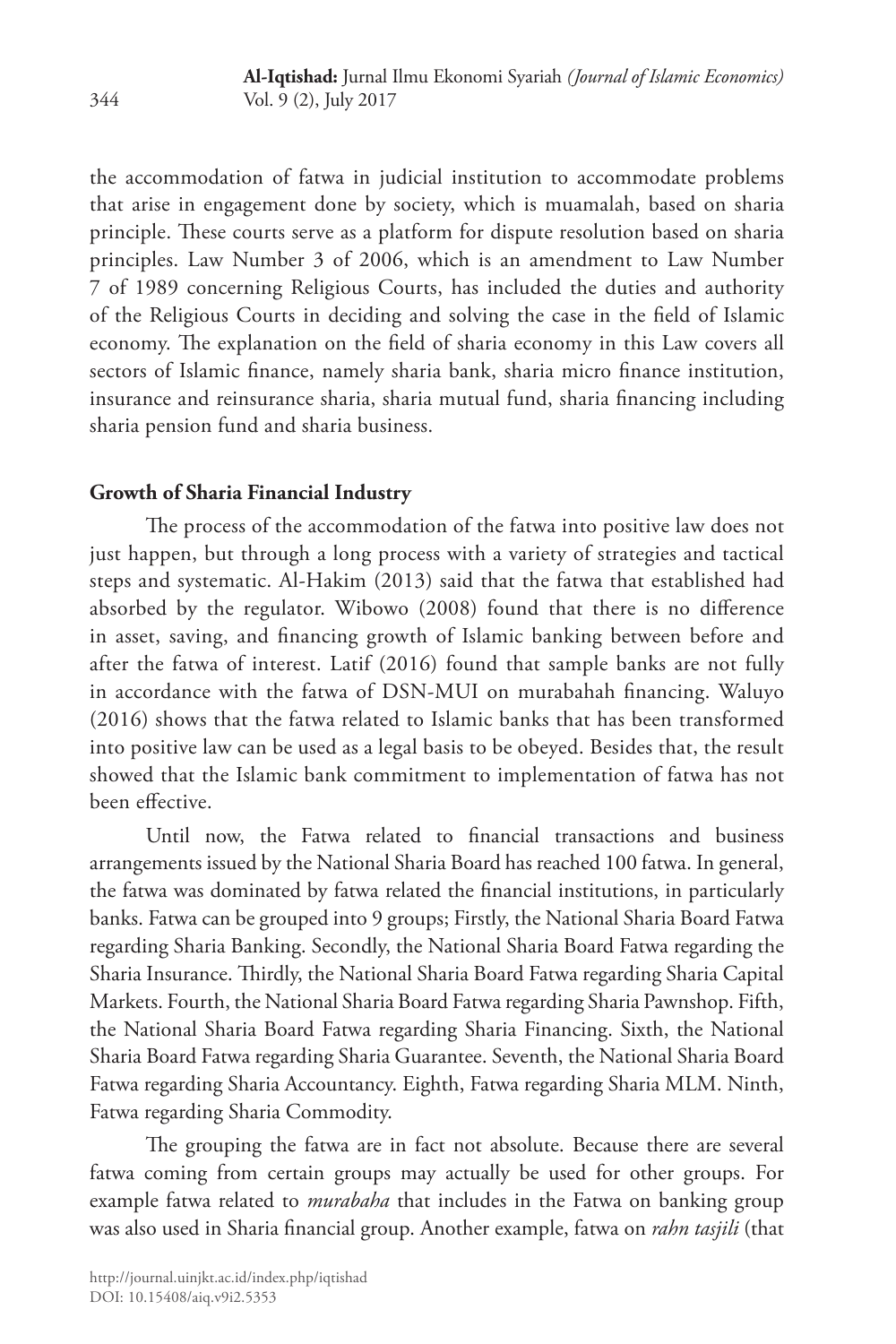includes in the sharia pawnshop group) and fatwa regarding factoring (that includes in the sharia financing group) could then be used by Sharia banking.

In the development of the sharia financial industry, the application of fatwa that have been issued by the DSN-MUI certainly will not run perfectly without any rules and regulations that govern them. Because it is necessary to have legislation that accommodates the fatwa of DSN-MUI fatwa in it, so that it can directly bind to the sharia financial industry.

Attempts to carry out the absorption of fatwa into actual legislation have been carried out by Muslim Ulema and scholars. MUI workshop on 22-25 March 1990 to establish a working group mandated the establishment of the Islamic Bank in Indonesia; the Working Group called MUI Banking Team. On 1 November 1991, the team signed the deed of establishment of the first banks using the system without applying bank interest. The business then received a positive response from the executive and legislature with the establishment of Law Number 7 of 1992 on Banking, which contains rules about the possibility of the operational of banking using sharia principles termed as profit sharing (Article 6 letter m, and Article 13 letter c).

In the same year, the Government issued Government Regulation of the Republic of Indonesia Number 7 of 1992 concerning Bank Based on Principles of Profit Sharing (State Gazette of 1992/119, and the Elucidation as set forth in the Supplement to the State Agency Number 3505). Based on Government Regulation Number 72 of 1992, Article 1, it is stated the Bank based on the principle of profit sharing is required to have Sharia Supervisory Board (paragraph 1) formed on the basis of consultations with the Ulema (paragraph 2), and the Ulema in question is MUI (elucidation of Article 5 paragraph 2).

The formation process of the regulation provides legal certainty on the application of the concept of *mu'amalah syar'iyyah* kept continuing. Six years later, Law Number 10 of 1998 on the Amendment to Law Number 7 of 1992 on Banking, was published, which is clearly to accommodate the dual banking system in Indonesia, namely conventional banking and sharia banking. Attempts to include fatwa into positive legislation are getting rolled after the formation of the National Shari Board – Indonesia Ulema Council on 10 February 1999.

The good relationship that exists between Bank Indonesia and DSN-MUI has produced many Regulations of Bank Regulation (the "PBI") that are adopting and harmonizing fatwa of DSN-MUI. So it can be said that the absorption of fatwa into official regulation has been progressing well in the banking sector. Things like that happen not only in banking sector, but also occur in other sectors, such as insurance, finance, and capital markets. In the insurance sector, the Minister of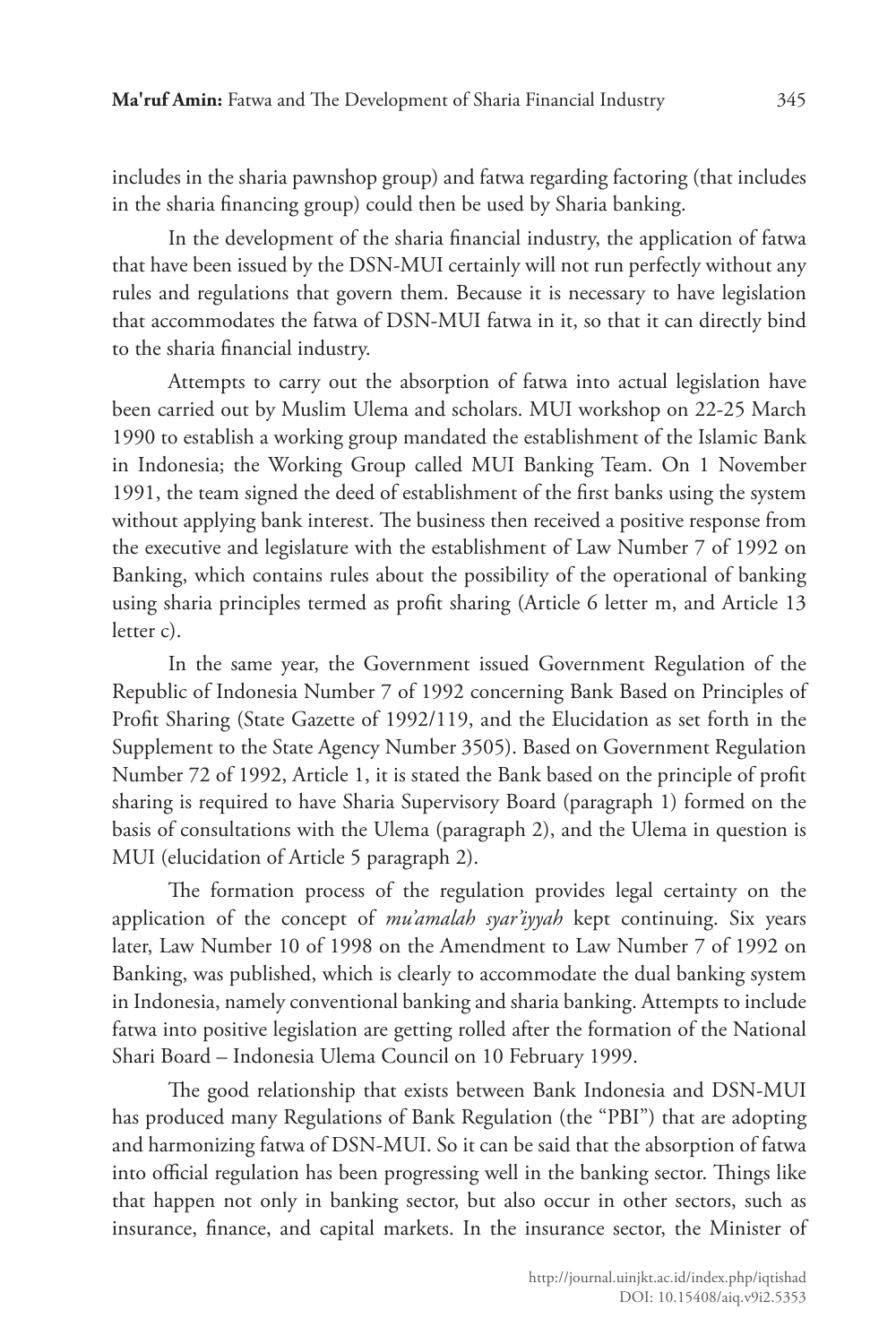Finance issued the Regulation of the Minister of Finance (the "PMK") Number 18/ PMK.010/2010 on the Implementation of Basic Principles on the Establishment of Insurance Business and Reinsurance Business Using Sharia Principles.

Whereas the sector of financial institutions has also been issued 2 (two) Regulation of the Chairman of the Capital Market Supervisory Board-Financial Institution Number: PER-03/BL/2007 on the Activity Financing Company Based on Sharia Principles and Number: PER-04/BL/2007 on the Contracts Used in the Activity of Financing Company Based on Sharia Principle. Regulations that have been issued for the sector of sharia insurance and sharia financing are under the provisions outlined in the fatwa of DSN-MUI related to insurance and financing sectors.

In capital markets sector, fatwa of DSN-MUI has been well accommodated by the issuance of 3 (three) Capital Market Supervisory Board-Financial Institution's regulations, namely Regulation Number IX.A.13 on the Issuance of sharia securities, and Regulation Number IX.A.14 on the Contracts Used in the Issuance of Sharia Securities in the Capital Market, both issued on 23 November 2006, and Regulation Number: II.K.1 on List of Criteria and Issuance of Sharia Securities, issued on 31 August 2007. The three regulations issued by Capital Market Supervisory Board-Financial were clearly adopted two Fatwa of DSN-MUI, the Fatwa of DSN-MUI Number 20 on Guidelines for Sharia Mutual Fund Investments and Fatwa of DSN-MUI Number 40 of the Capital Markets and the General Guidelines for Application of Sharia in the Capital Market.

Consistency and hard struggle carried out by the Ulema in order that the legislation related to sharia economics increasingly absorbed and accommodated with fatwa was confirmed by Law Number: 19 of 2008 on SBSN and Law Number 21 of 2008 concerning Sharia Banking.

Article 25 of Law regarding SBSN states:

"In order to the issuance of SBSN, the Minister asked for a fatwa or statement of the compliance of SBSN against the sharia principles of the institution that has the authority in setting the fatwa in the field of sharia".

The article then elucidated:

"What is meant by "an institution that has the authority to establish the fatwa in the field of sharia" is the Indonesian Ulema Council or any other institution appointed by the government".

Article 26 of the Law of Sharia Banking, states:

"(1) The business activities referred to in Article 19, Article 20 and Article 21 and / or the products and services of sharia, must submit to Sharia Principle.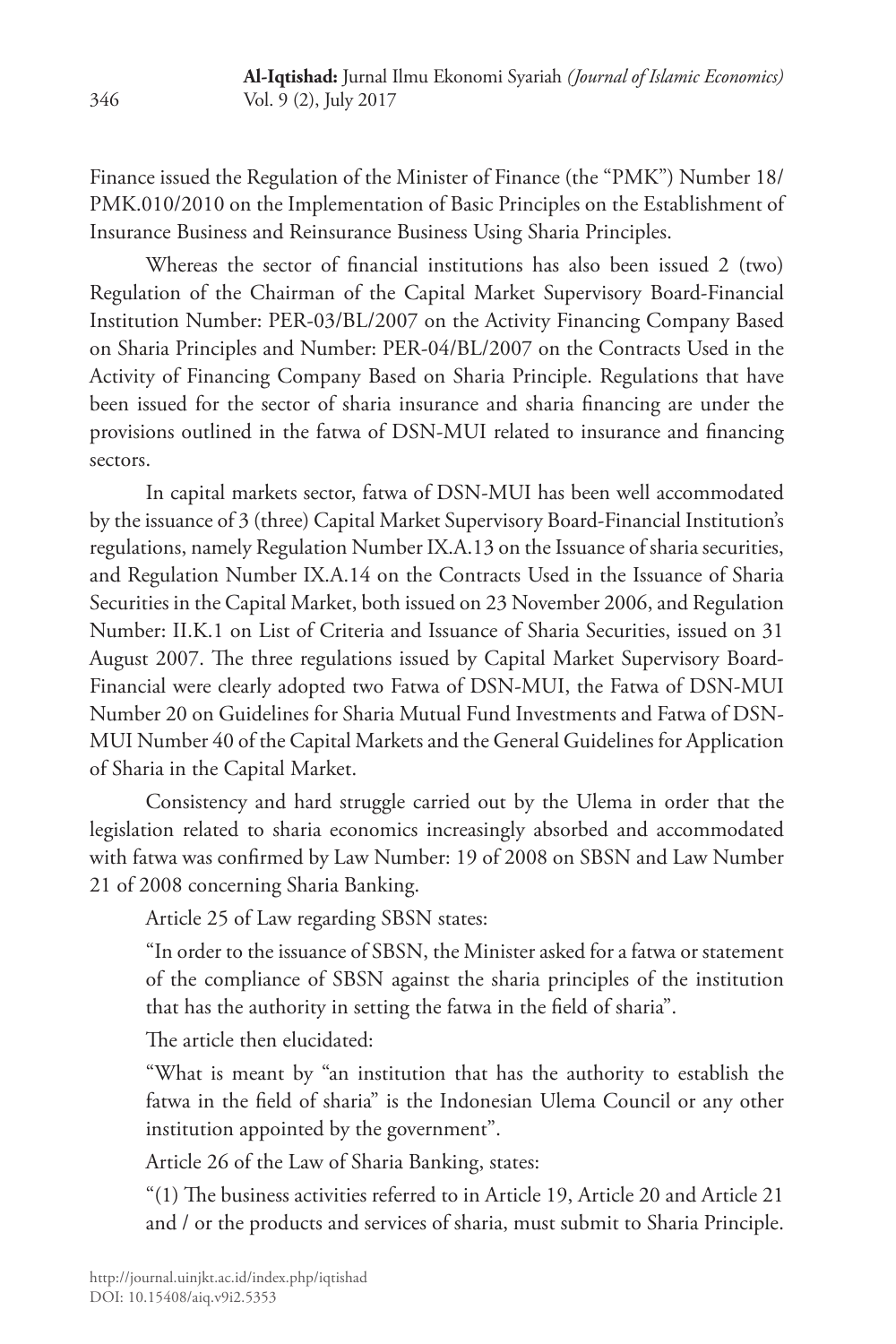(2) Sharia Principle as referred to in paragraph (1) shall be made in fatwa by the Indonesian Ulema Council".

After the formation of the Financial Services Authority (FSA), which brings together all financial sectors under it, the regulations originally a separate regulatory agencies, such as BI, Finance Minister, and Capital Market Supervisory Board-Financial Institution in the process is converted into the FSA regulation without altering its substance. In terms of the lack of regulations to replace the FSA that the previous regulation, the regulation is still valid and binding for the financial industry as before.

Supervision of the implementation of the fatwa that was adopted legislation in the Islamic financial institutions conducted by the Sharia Supervisory Board (DPS). Sharia Supervisory Board is a unique thing, because not all countries have institutions like this. In some countries, the Sharia Supervisory Board (DPS) on companies very independent because there is no institutional link between the DPS with other DPS. While in Indonesia, the Sharia Supervisory Board (DPS) is an arm (representative) of the National Islamic Council of Indonesian Ulama Council (DSN-MUI) placed in companies.

The relationship between the Sharia Supervisory Board with the National Sharia Council as described by Karnaen Perwataatmadja and Muhammad Shafi Antonio, is that the Sharia Supervisory Board are united by the Indonesian Ulema Council (MUI) and the authority of Bank Indonesia (now the Financial Services Authority [FSA]) in containers the form of the national Sharia Council (DSN-MUI) as a consortium of the Sharia Supervisory Board national level; Sharia Supervisory Board as a consortium of international level which is called The Higher Shariah Supervisory Council established by the International Association of Islamic Banks domiciled in Cairo (see Perwataatmadja and Antonio, 1992).

Islamic economic development model based on three links, issued of fatwa, adoption of fatwa and the supervision of the fatwa provisions proved to open up wide avenues for the development of Islamic economics which had an impact on the improvement of the welfare of the community and their participation in promoting national economic growth. It also shows that the economic potential of Islam as a buffer of the national economy and as an alternative national economic system is not "Dreams".

In the ratio of Islamic economic development continues to increase, both in terms of institutional and asset. For example in terms of assets (see Barlinti, 2010) in 2003 the value of Sharia Commercial Banks (BUS) asset Rp 7.44 trillion, in 2008 has increased to Rp 47.18 trillion. The value of financing also increased from Rp 7.38 trillion in 2003, increasing to Rp 38.53 trillion in 2008. Third party funds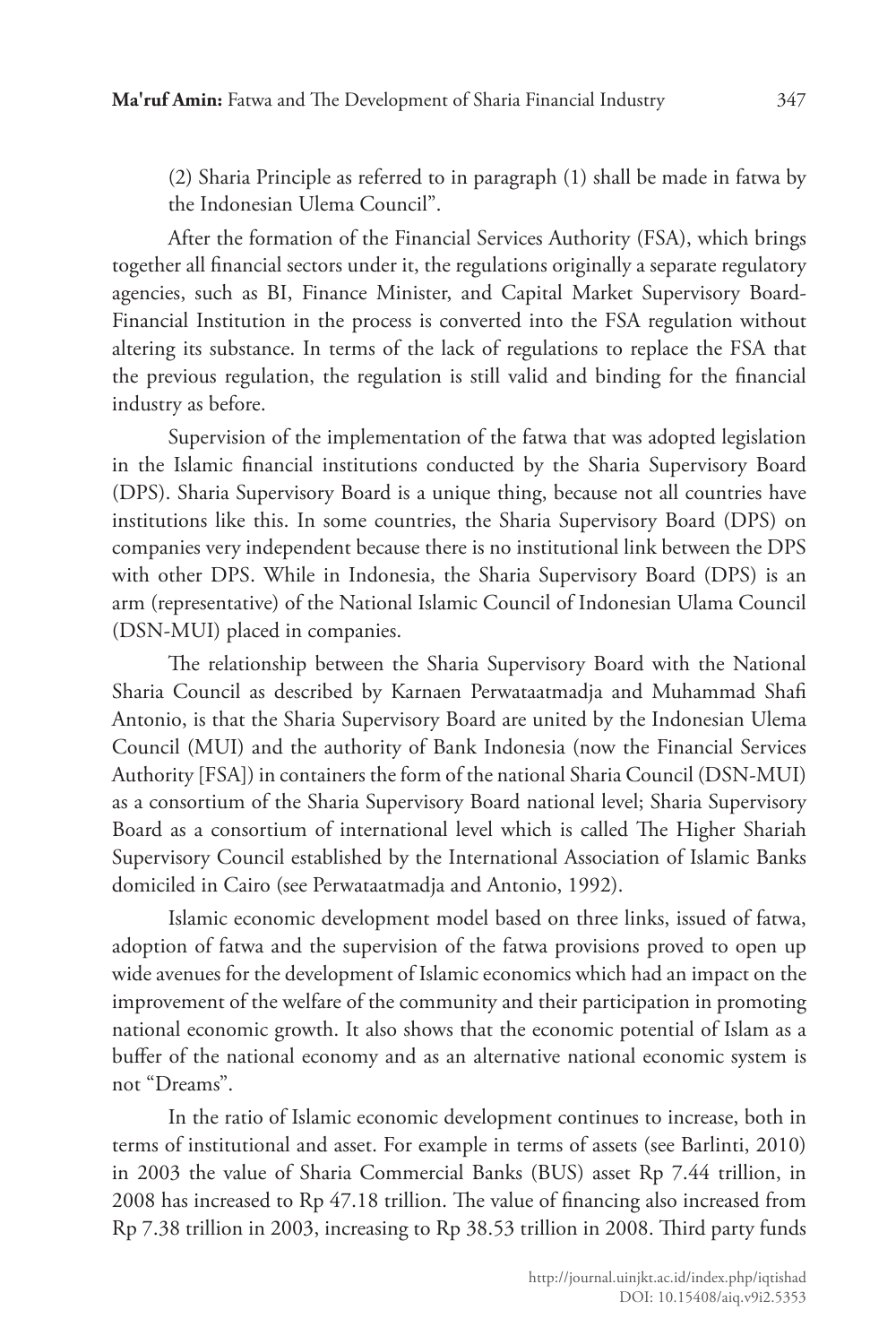showing the level of public trust also continued to increase, in 2003 third party funds of Rp 5.96 trillion increased to Rp 34.42 trillion in 2008. In sharia insurance sector also increased, In 2003 the total number of individual policies sharia life insurance recorded 1,864,114 sheets, Increased to 2,792,913 shares in 2008, with a premium of Rp 92.7 billion in 2003 increased to Rp 1.1539 trillion in 2008. In 2003 the asset value of this sector was Rp 275.6 billion, increasing to Rp 1.1514 trillion in 2008.

## **Conclusion**

This paper brought forth to some conclusions as follows: First, lessons from the financial crisis in 2008; the Islamic financial system is increasingly becoming mainstream and alternatives of the conventional financial system. That is because the Islamic financial system has endurance to face the pressure of global financial crisis. Second, Islamic Law Reform is the inevitability to address the developments taking place in contemporary society. Reform of Islamic Law shall be in accordance with the guidance of *nash* and the demands from the changing era in society. Changing era give rise to new problems, which are sometimes difficult to find the answers in existing texts. This fact requires the effort of *ijtihad* or law *istinbat* to accommodate the change of the order of life in society. Third, fatwa is a religious answer for all problems and the problems faced by Muslims contextually. Fatwa process is not only based on the text existed in *nash* or *nushush syar'iyyah*, but also articulate or reflect the surrounding social conditions. Demands of fatwa regarding Islamic economic is related to problems and issues to economic activities in the community.

Fatwa of MUI Fatwa on illegitimate Bank Interest in 2003 was very influential on the development of the Sharia financial industry as well as the legislation related thereto. It can be proved by the fact of the existing statistics. In a range of years 1990 -1998 there is only one Sharia bank. In the range of years 1998 – 2002, they were born five sharia banks. Whereas after 2003, more sharia banks were emerged, both in the form of Sharia Bank or Sharia Business Unit. Something similar occurred in the non-bank sector. After the release of the Fatwa of MUI regarding the illegitimate bank interest, more Islamic insurance, sharia multi-finance companies, sharia capital markets, and other sharia financial institutions were emerged.

## **References**

Abdullah, D.V. & K. Chee. (2010). *Islamic Finance Why It Makes Sense*. Singapore: Marshall Cavendish International.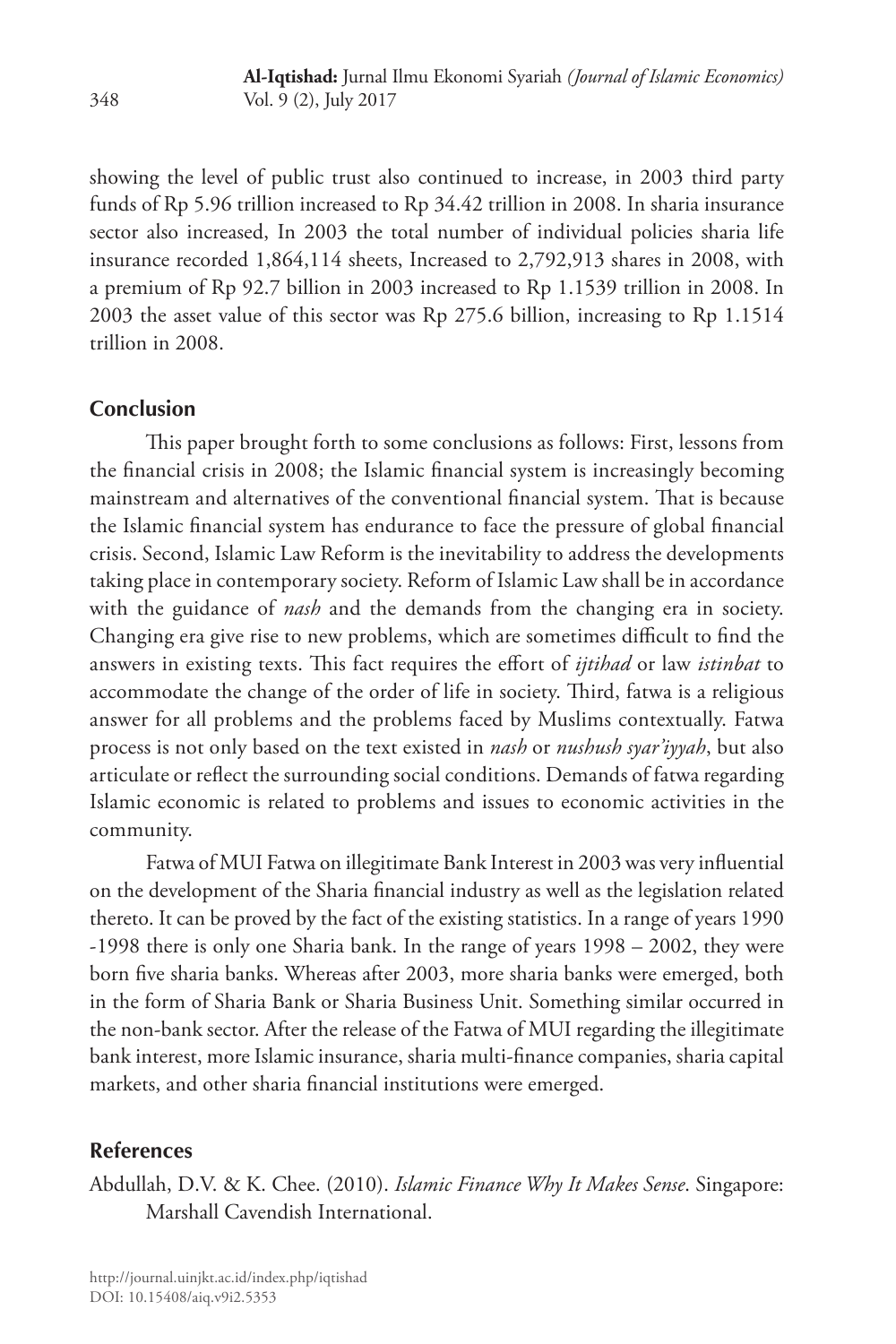- Al-Darir, M.A.A. (1990). *Al-Gharar wa Atsaruhu fi al-'Uqudfi al-Fiqh al-Islami, Silsilah Shalih Kamil li al-Wasail al-Jami'ah fi al-Iqtishad al-Islami*. Jeddah.
- Al-Hakim, S. (2013). Perkembangan Regulasi Perbankan Syariah di Indonesia. *Ijtihad: Jurnal Wacana Hukum Islam dan Kemanusiaan, 13 (1):* 15-32.
- Al-Harran, S.A.S. (1996). *Islamic Finance: Partnership Financing, Pelanduk Publications (M) Sdn. Bhd*. Malaysia: Selangor Darul Ehsan.
- Al-Mansur, I.D.A. (2007). *Nazhariyyat al-Arbah fi al-Musharif al-Islamiyah*. Aman: Dar al-Nafa'is.
- Al-Nadawi, A.A. (1999). *Maushuah al-Qawaid wa al-Dhawabith al-Fiqhiyyah*. al-Ma'rifah: Dar Alam.
- Al-Qardhawi, Yusuf. (2001). *Madkhal li Dirasah al-Syari'ah al-Islamiyah*. Cairo: Maktabah Wahbah.
- Al-Zarqa, Musthafa Ahmad. (1968). *Al-Madkhal al-Fiqh al-Islami*. Damascus: Dar al-Fikr.
- Al-Qaradhawi, Yusuf. (1989). *Al-Ijtihad fi al-Syariah al- Islamiyah.* Kuwait: Daral-Qalam.
- Amin, M. (2008). *Fatwa Dalam Sistem Hukum Islam*. Jakarta: eLSAS
- Amin, M. (2013). *Pembaharuan Hukum Ekonomi Syariah, Dalam Pengembangan Produk Keuangan Kontemporer, Transformasi Fikih Muamalat dalam Pengembangan Ekonomi Syariah*. Banten: Yayasan An-Nawawi.
- Barlinti, Y.S. (2010). *Kedudukan Fatwa Dewan Syari'ah Nasional Dalam Sistem Hukum Nasional Indonesia*. Jakarta: Badan Litbang dan Diklat Kementrian Agama RI,
- Buzed, A.A.J.. (2004). *fiqh al-Riba: Dirasah Muqaranah wa Syamilah li al-Tathbiqat al-Mu'ashirah*. Mu'assah al-Risalah.
- El-Komi, M.S. (2010). *Poverty: Alleviation Through Microfinance and Implications on Education*. (*Unpublished Dissertation*). USA: The University of Texas at Dallas.
- Isma'il, S.M. (1985). *Al-Tasyri' al-Islami: mashadiruh wa Athwaruh*. Mesir: Maktabah Nahdhah.
- Latif, A. (2016). Implementasi Fatwa DSN-MUI Terhadap Praktik Pembiayaan Murabahah Bank Syariah Mandiri dan Bank Muamalat KCP Ponorogo. *Muslim Heritage, 1 (1)*: 1-18.
- Waluyo, A. (2016). Kepatuhan Bank Syariah Terhadap Fatwa Dewan Syariah Nasional Pasca Transformasi Ke Dalam Hukum Positif. *Inferensi, Vol. 10(2)*: 517-538.